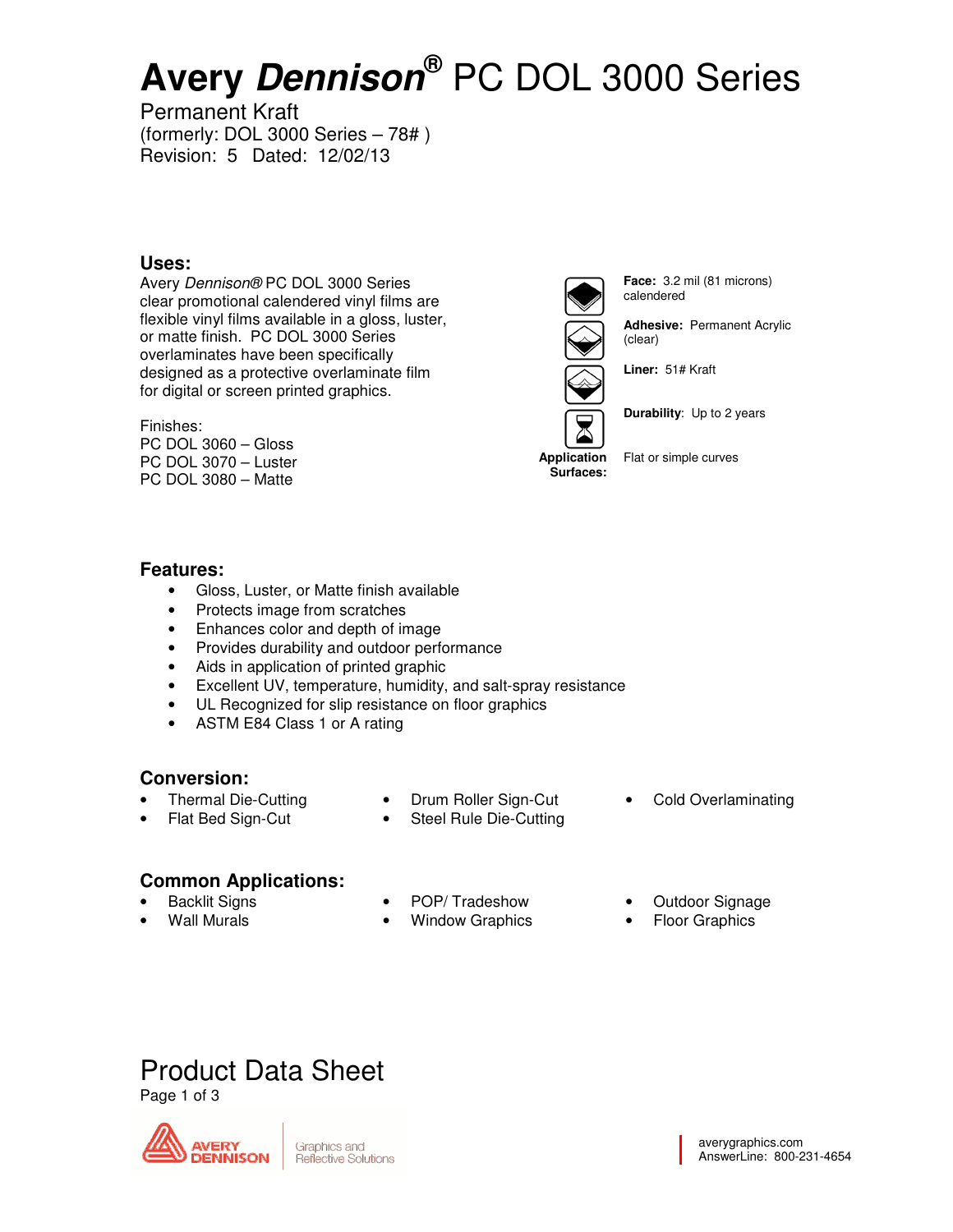# Avery **Dennison**® PC DOL 3000 Series

Permanent Kraft (formerly: DOL 3000 Series 000 Series – 78# ) Revision: 5 Dated: 12/02/13 2/13

#### **Physical Characteristics: Property Value**

| . . opony                                    |                             |                                                                                                                                                          |
|----------------------------------------------|-----------------------------|----------------------------------------------------------------------------------------------------------------------------------------------------------|
| Caliper, face                                |                             | 3.2 mil (81 µm)                                                                                                                                          |
| Caliper, adhesive                            |                             | 1.0 mil $(25 \mu m)$                                                                                                                                     |
| Dimensional<br>stability<br>Tensile at Yield |                             | $<$ 0.15" $(0.4$ mm $)$                                                                                                                                  |
| Elongation                                   |                             |                                                                                                                                                          |
| Gloss                                        | <b>Hunter Gloss</b><br>@ 60 | DOL 3060 Gloss - 85<br>DOL 3070 Luster - 55<br>DOL 3080 Matte $-8$                                                                                       |
| Adhesion: 15 min.                            |                             | 4.75 lbs/in (831 N/m)                                                                                                                                    |
| Flammability                                 |                             | Self Extinguishing                                                                                                                                       |
| Shelf-Life                                   |                             | 2 years from date on label<br>(up to 2 years<br>unprocessed, OR process<br>within one year and apply<br>within 1 year of processing)                     |
| Durability                                   | Vertical<br>Exposure        | Up to 3 years                                                                                                                                            |
| Min. Application<br>Temperature              |                             | $40°$ F $(4°$ C)                                                                                                                                         |
| Service<br>Temperature                       |                             | $-40^{\circ} - 180^{\circ}F$ (-40° - 82°C)<br>(Reasonable range of<br>temperatures which would<br>be expected under normal<br>environmental conditions). |
| Chemical<br>resistance                       |                             | Resistant to most mild<br>acids, alkalis, and salt<br>solutions.                                                                                         |



FLOOR COATING AND FINISHING MATERIAL AS TO SLIP RESISTANCE ONLY UL Reference # 16GH

#### **Important:**

Information on physical and chemical characteristics are based on tests believed to be reliable. The values are intended only as a source of information. This information is given without guaranty and do not constitute a warranty. The purchaser should independently determine, prior to use, the suitability of any material for their specific purpose. (Data represents average values where applicable, and is not intended for specification pur Information on physical and chemical characteris<br>are based on tests believed to be reliable. The va<br>are intended only as a source of information.<br>information is given without guaranty and do<br>constitute a warranty. The purc

#### **Warranty:**

All statements, technical information and recommendations about Avery Dennison products are based upon tests believed to be reliable but do not constitute a guarantee or All statements, technical information and<br>
recommendations about Avery Dennison<br>
products are based upon tests believed to be<br>
reliable but do not constitute a guarantee or<br>
warranty. All Avery Dennison products are sold<br> with the understanding that Purchaser h independently determined the suitability of such products for its purposes. Avery Dennison products for its purposes. Avery Dennison<br>products are warranted to be free from defects in material and workmanship for either two years (or the period stated on the specific product information literature in effect at time of delivery, if longer) stored and applied. It is expressly agreed and understood that Avery Dennison's sole boligation and Purchaser's exc longer) from date of shipment if said product is properly stored and applied. It is expressly agreed and understood that Avery Dennison's sole obligation and Purchaser's exclusive remedy under this warranty, under any other warranty, express or implied, or otherwise, shall be limited express or implied, or otherwise, shall be limited<br>to repair or replacement of defective product<br>without charge at Avery Dennison's plant or at the<br>location of product (at Avery Dennison's election),<br>or in the event replac without charge at Avery Dennison's plant or at the location of product (at Avery Dennison's election), or in the event replacement or repairs is commercially practical, to Avery Dennison's issuing Purchaser a credit reasonable in light of the defect in the product.

Avery Dennison's liability for defective products issuing Purchaser a credit reasonable in light of<br>the defect in the product.<br>Avery Dennison's liability for defective products<br>shall not exceed the purchase price paid<br>therefore by Purchaser and in no event shall Avery Dennison be responsible for any incidental or consequential damages whether foreseeable or not, caused by defects in such product, whether such damage occurs or is discovered before or after replacement or credit, and whether or not such damage is caused by Avery Dennison's negligence.

NO EXPRESS WARRANTIES AND NO IMPLIED WARRANTIES, WHETHER<br>MERCHANTABILITY OR FITNESS FOR ANY<br>PARTICULAR USE, OR OTHERWISE (EXCEPT<br>AS TO TITLE), OTHER THAN THOSE<br>EXPRESSLY SET FORTH ABOVE WHICH ARE MADE EXPRESSLY IN LIEU OF ALL OTHER WARRANTIES, SHALL APPLY TO PRODUCTS<br>SOLD BY AVERY DENNISON. AVERY<br>DENNISON SPECIFICALLY DISCLAIMS AND<br>EXCLUDES ALL OTHER SUCH WARRANTIES. NO WAIVER, ALTERATION, ADDITION OR<br>MODIFICATION OF THE FOREGOING<br>CONDITIONS SHALL BE VALID UNLESS MADE IN WRITING AND MANUALLY SIGNED BY AN WRITING OFFICER OF AVERY DENNISON. Avery Dennison be responsible for any incidental<br>or or consequential damages whether foreseable<br>or not, caused by defects in such product,<br>whether such damage occurs or is discovered<br>Dennison's negligence.<br>NO EXPRESS WARRA

# Product Data Sheet

Page 2 of 3



averygraphics.com AnswerLine: 800 800-231-4654